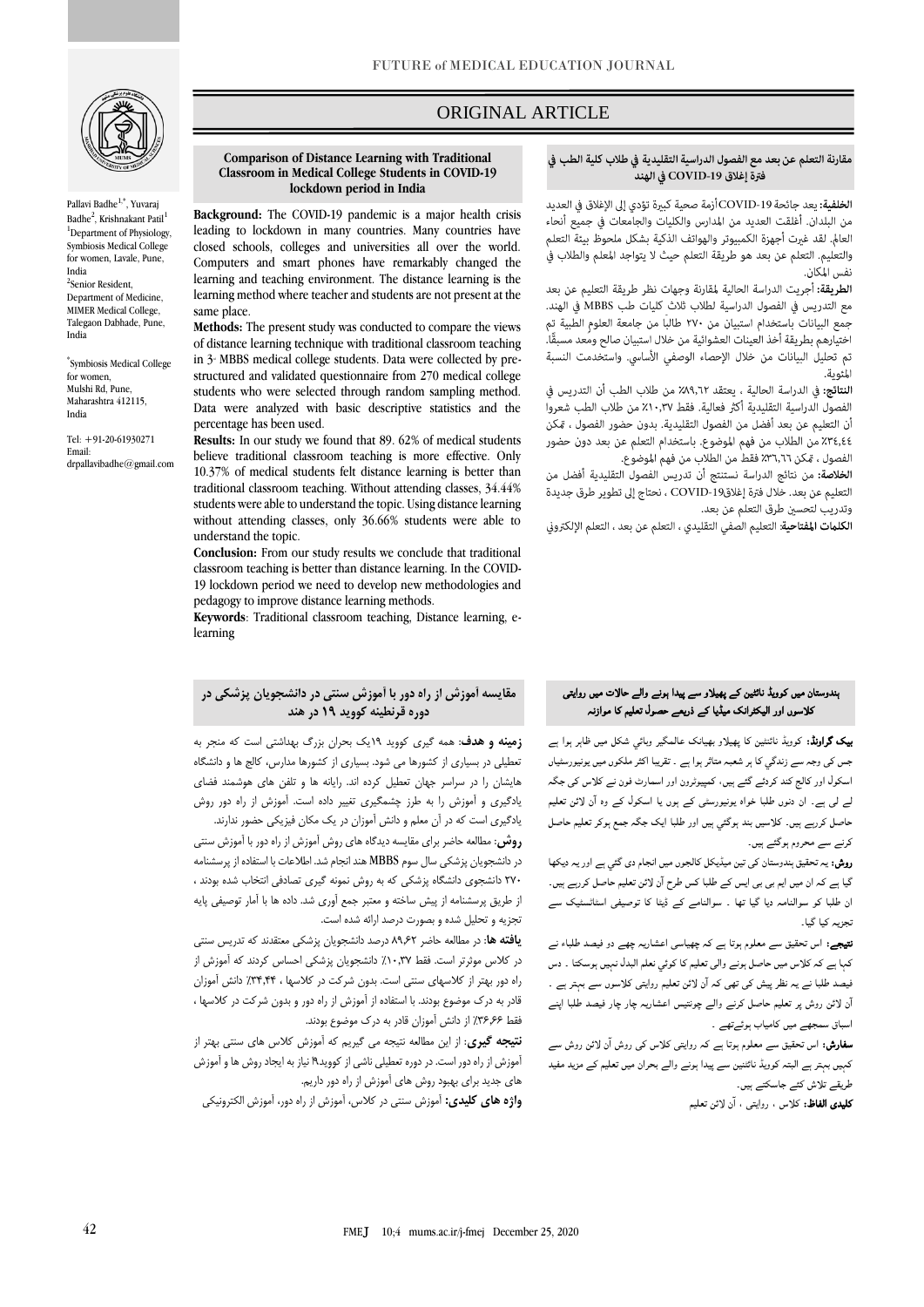### **INTRODUCTION**

The COVID-19 pandemic is a major health crisis of its own way. The "Janata Curfew" was an important decision taken by prime minister for further awareness and preparedness about the quarantine in India. India is now locked down and loaded in its fight against the corona virus.

Many countries have decided to close schools, colleges, and universities all over the world. Home schooling is parent's major worry for children's social life and learning. Teaching and assessments are moving online, on an untested and unpredicted way of trial and error. Many assessments have simply been cancelled which may delay the recognition of both high potentials and learning difficulties. It can have harmful long term consequences for the students. It depends upon the policies of institutes how they can solve the problem of assessment in a positive way in Covid-19 lockdown period. Faculties and students are doing their part to support each other for getting adjusted with new ways of online teaching and learning. Technology has a great role in educating the future generations and the role of the educator must change too. Computers have been the major audio-visual aids in the education world since the 1960s. They have been used enthusiastically since 2000 with blooming of the internet. But most of the researchers think that learning is acquired not only with improvement in technology but also with the content presented in the medium (1).

The distance-learning is the delivery of a training or education program by electronic device like computers, tabs, smartphones, and CDs where teachers and students are not present in the same place. In distance learning tools like computer system or electronic devices are used to give educational material, and web based training is used to facilitate learning anywhere (2). In the distance learning process the teachers are not able to trace the learners' activities  $(3, 4)$ . Distance education have some advantages over traditional teaching like freedom, flexibility, and convenience. Distance learning allows students to listen to lectures again and again, as well as students can rewind the lectures and learn them at their own pace.

In medical education, suitable methods and skills are essential to produce a good number of skilled doctors who should have human and social outlook. It should be the main agenda of a teacher to instill social service mind and human attitude among medical students. Teacher's explanations enable students to understand the content. Traditional classroom methods had already proven their efficiency by producing thousands of well-known, talented, and successful doctors all over the world.

In COVID- 19 lock down period, there is an increasing demand for structural basic changes in medical education, as traditional teaching is not possible in the classrooms. So the present study was conducted to compare the student's views about the distance learning technique with traditional classroom teaching as a method of teaching in medical college in the COVID-19 pandemic.

#### **METHODS**

The present cross sectional study was conducted in medical

college in April 2020 in lock down period. The following research hypothesis was formulated to guide the study:

H0: There is no significant difference in effectiveness of distance learning and traditional teaching methods in COVID-19 lockdown period.

H1: There is significant difference in effectiveness of distance learning and traditional teaching method in Covid-19 lockdown period.

In the COVID-19 lockdown period, after stoppage of classroom teaching, our medical college institute started online lectures for medical students. Almost 6 lectures of Respiratory system diseases were taught in classroom by traditional teaching and 7 lectures were taught online through zoom platform.

The self-administered and structured questionnaire was prepared in order to get the responded views about online and traditional classroom teaching by the students. The questionnaire validation was done by content validity analysis. The questions were based on the pattern of direct asking. The questions were based upon either 'Yes' or 'No' responses. 270 students of  $3<sup>rd</sup> MBBS$  were selected by simple random sampling. For all participants the similar questions were used in English language. The participants were asked to fill the questionnaire online. Instructions for filling the questionnaire were explained to them. Data were collected and analyzed statistically.

For the analysis of the data, basic descriptive statistics, percentages, and graphs have been used. Microsoft excel was used to analyze data and to create graphs and tables.

# **RESULTS**

The medical students' view about usefulness of traditional classroom teaching and distance learning in COVID-19 lockdown periods are shown in tables 1 and 2 respectively. The ability of medical students to understand the topic without attending traditional classroom teaching in COVID-19 lockdown period, and their ability using distance learning are presented in tables 3 and 4 respectively.

The students' views about e-learning in COVID-19 lockdown period are demonstrated in table 5.

| Table 1. Views of medical students about usefulness of<br>traditional classroom teaching in COVID-19 lockdown<br>periods |                                       |            |  |  |
|--------------------------------------------------------------------------------------------------------------------------|---------------------------------------|------------|--|--|
| Usefulness                                                                                                               | <b>Traditional</b><br><b>Teaching</b> | Percentage |  |  |
| <b>YES</b>                                                                                                               | 242.                                  | 89.62%     |  |  |
| No                                                                                                                       | 28                                    | 10.37%     |  |  |
| Total                                                                                                                    | 270                                   | 100%       |  |  |

| Table 2. Views of medical students about Distance<br>learning in COVID-19lockdown periods |                          |            |  |  |
|-------------------------------------------------------------------------------------------|--------------------------|------------|--|--|
| <b>Usefulness</b>                                                                         | <b>Distance Learning</b> | Percentage |  |  |
| <b>YES</b>                                                                                | 28                       | 10.37 %    |  |  |
| Nο                                                                                        | 242                      | 89.62%     |  |  |
| Total                                                                                     | 270                      | 100%       |  |  |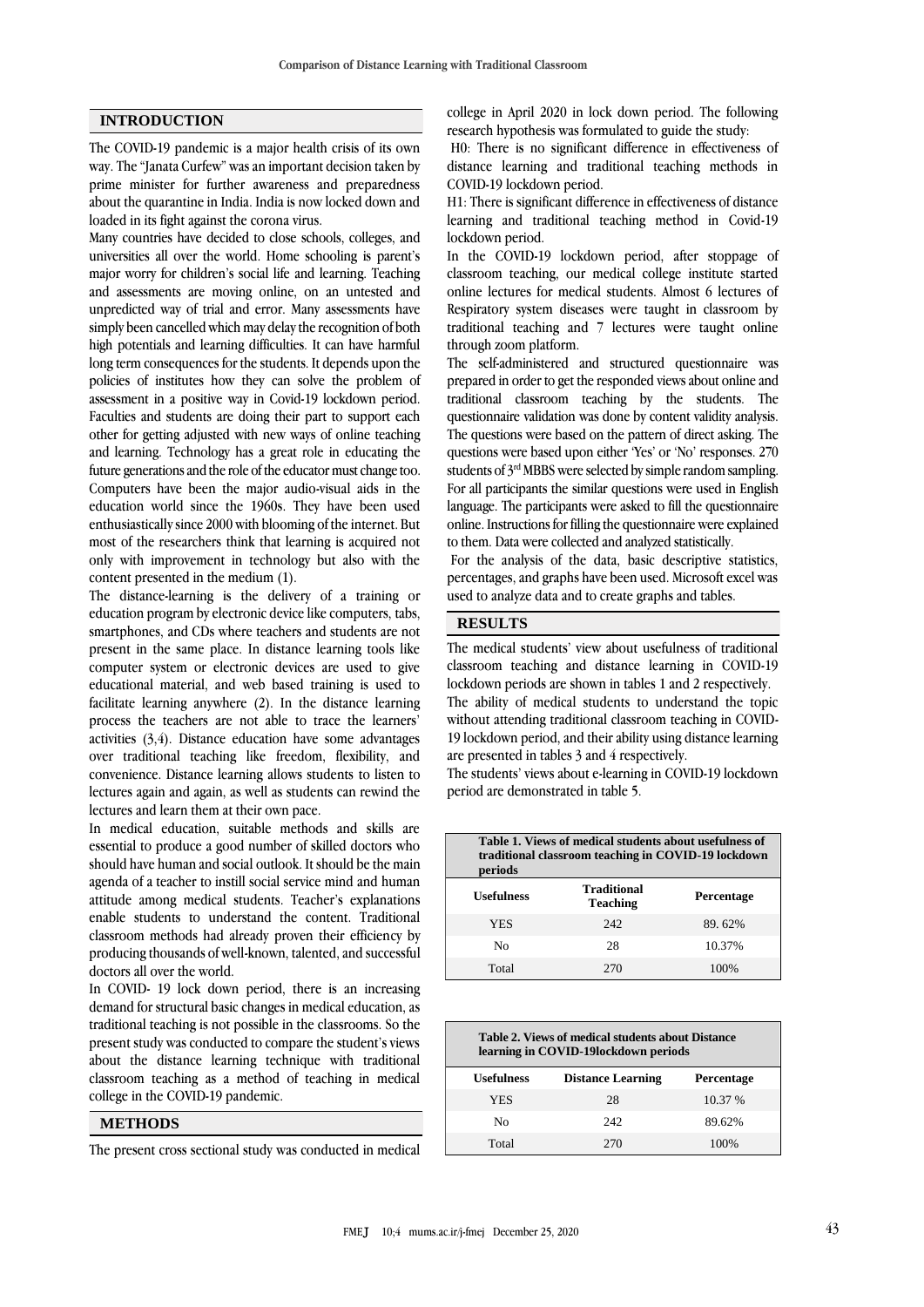| Table 3. Ability of medical students to understand the<br>topic without attending traditional classroom teaching<br>in COVID-19 lockdown period |                  |            |  |  |
|-------------------------------------------------------------------------------------------------------------------------------------------------|------------------|------------|--|--|
| <b>Without attending Classes are</b><br>you able to understand the<br>topic                                                                     | <b>Frequency</b> | Percentage |  |  |
| Yes                                                                                                                                             | 93               | 34.44%     |  |  |
| Nο                                                                                                                                              | 177              | 65.55%     |  |  |
| Total                                                                                                                                           | 270              | 100%       |  |  |

| Table 4. Ability of medical students to understand the<br>topic using distance learning without attending traditional<br>classroom teaching in COVID-19 lockdown period |     |        |  |  |
|-------------------------------------------------------------------------------------------------------------------------------------------------------------------------|-----|--------|--|--|
| Using distance learning and without<br>attending classrooms are you able to Frequency Percentage<br>understand the topic                                                |     |        |  |  |
| Yes                                                                                                                                                                     | 99  | 36.66% |  |  |
| N <sub>0</sub>                                                                                                                                                          | 171 | 63.34% |  |  |
| Total                                                                                                                                                                   | 270 |        |  |  |

#### **DISCUSSION**

When faculties and students heard about lockdown because of COVID 19, it was a challenge for both faculties and students to go for virtual classrooms, virtual learning, and teaching. In this crisis there is a wide use of technology in teaching- learning process in educational institutes. The higher educational institutions like medical colleges have opted for online classes. The tools used by faculty during lockdown for teaching and learning through online modes are as Zoom app. Learning environments have impact on learning outcomes (5). In the present study we compared the student's views about efficiency of distance learning and traditional learning in physical classroom in COVID –19 lock down period.

In the present study, 89.62% of medical students found traditional classroom teaching more useful than distance learning. Distance learning was felt well than physical traditional classroom teaching by 10.37% of medical students. Very few students 34.44% were able to understand the topic without attending physical classrooms. Only 36.66 % students were able to understand the topic without attending classes while using e-learning. Our study results showed that traditional classroom teaching is better than the

distance learning technique.

Some researchers believe that the distance learning is more effective than traditional learning as it provides the opportunity to the student to learn at own pace. The distance learning also provides increased convenience and flexibility to the learners (6, 7, 8).

Students may feel isolated, confused, and frustrated in distance learning environment (9, 10). Student's learning effectiveness and interest in the subject may be reduced (11). Students may feel stressed and isolated when they lose group connectivity in distance learning (12). Because of the COVID-19 pandemic and social distancing community, stress is more seen in isolated environments.

An important component of physical classroom learning is the social communication among students and their teachers. The Main purpose of medical education is to develop students socially and teach them doctor patient relationship. Student's active interaction in the classroom is the main motto of current education system and fundamental learning activities. Conversation, discussion, and debate among students and teachers make the new concept more clarified.

In medical education, old assumptions of teaching and learning are challenged and diagnostic, and communication skills are developed by practicing on patients during demonstrations. Only traditional teaching is more effective in teaching Doctor- Patient interaction as compared to distance learning.

Distance learning requires lots of adjustment by teachers and students for successful discussion to go on. Online ecourses are more preferred over classroom interaction. In distance teaching teacher's control is less over the students. It is easier for students to neglect their teacher in online learning. In traditional teaching it is not so easy to ignore teachers.

Some researchers found that interaction in an online environment promotes more detail discussions than a traditional physical classroom. It focuses more on students' centered learning and encourages wider students' participations (13, 14). Online discussions also encourage introvert students to participate to a greater extent (15).

So, the present study demonstrated that traditional classroom teaching could not be replaced by distance learning in medical teaching. Distance learning is still in its primitive stage. In coming days it is the need of current situation to develop new methodologies and pedagogy to improve distance learning methods.

| Table 5. Students' views about e-learning in COVID-19 lockdown period                                   |               |               |  |  |
|---------------------------------------------------------------------------------------------------------|---------------|---------------|--|--|
| <b>Ouestions</b>                                                                                        | <b>Yes</b>    | No.           |  |  |
| I am able to easily access the Internet as needed for my studies.                                       | 250<br>92.59% | 20<br>7.41%   |  |  |
| Using e-learning technologies will allow me to accomplish more work than would otherwise be<br>possible | 100<br>37.04% | 170<br>62.96% |  |  |
| I feel uncomfortable reading a text book on a computer screen than a physical text book.                | 90<br>33.33%  | 180<br>66.67% |  |  |